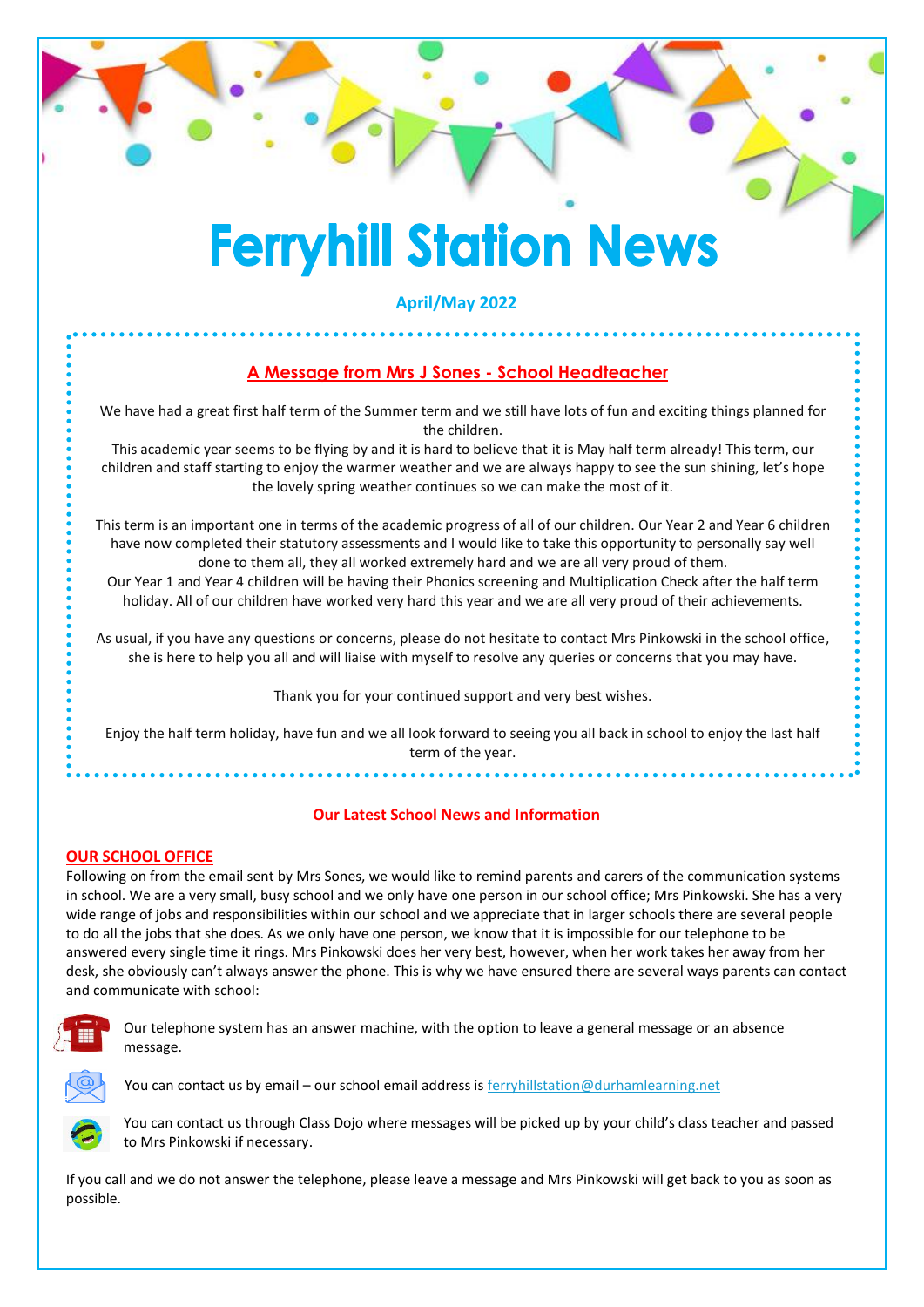#### **SCHOOL CROSSING PATROL**

As we are all aware, we have been having some issues with our school crossing patrol lately. Durham County Council are aware of the issues and would like to thank our parents and carers for their help. Please can we ask that you report any issues, concerns and the times when the crossing is unmanned to Mrs Pinkowski in the school office who will then pass on the information to Durham County Council. We appreciate your help and support with this.

#### **TEACHER TRAINING DAYS**

We have to teaching training days coming up in June; **Thursday 16th June** and **Friday 17th June**. School will close at the end of the school day on Wednesday 15<sup>th</sup> June and will reopen Monday 20<sup>th</sup> June.

## **HEALTHIER LUNCHES FOR CHILDREN**

We recently sent out an email to all parents/carers in relation to providing healthier lunches for children. We have noticed recently that children are bringing in some of the items listed below or more than one chocolate biscuit in their packed lunches. To ensure consistency and to keep packed lunches in line with food standards for school meals, packed lunches should not contain the following:

- Fizzy / sugary drinks in cartons, bottles or cans
- Chocolate bars / sweets / confectionary
- High sugar cereal bars and fruit bars
- Chocolate spread as a filling for sandwiches (this can contain nuts)
- Chewing gum
- Sugared / toffee and salted popcorn
- Nuts or any products containing nuts

Please can we ask if you are putting a sweet biscuit (a Kit Kat or a penguin biscuit etc) in your child's packed lunch, that you only put one alongside some fruit, a yogurt or jelly etc.

#### **HEAD LICE**

We have had a few cases of head lice in school recently, please check your child/children's hair regularly and treat accordingly.

## **UNIFORM DONATIONS**

In order to help our families and for our families to help each other, we are going to introduce a pre-loved uniform rail in school. If anyone has any uniform (including shoes and trainers) that no longer fits their child but is still in good condition for other children to wear, please drop it in to the school office. The rail will be put out in the reception area on a Friday afternoon for parents to help themselves, please feel free to take what you want/need.

## **Our Upcoming Events**

#### **SCHOOL TRIPS**

#### **Hardwick Park – Wednesday 15th June 2022**

This trip is for our Year 3 and Year 4 children a part of their Geography topic. The will take part in a map reading workshop and do some orienteering around the park. A letter with more information will be sent home soon.

#### **Careers Event at the Beacon of Light, Sunderland – Monday 20th June 2022**

This trip if for our Year 6 children, it is a full day careers event and the aim of this is to introduce the children to a wide variety of careers and they will work around different workshops throughout the day based on different career paths. A letter with more information will be sent home soon.

#### **CHILDREN'S CANCER RUN AT SCHOOL – Tuesday 21st June 2022**

We are very excited to be holding our very own Children's Cancer Run at school this summer! All of the funds we raise from this event will improve the lives of children with cancer. Anything you donate will help Children's Cancer North invest in life-saving research into new treatments and on-ward activities for children going through treatment right now.

We have an online fundraising page all set up and ready to go – you can view the page and donate at <https://childrenscancernorth.enthuse.com/pf/ferryhill-station-primary-chilton-lane-dl17-0db>

We would like to thank you in advance for your donations and for helping make a difference.